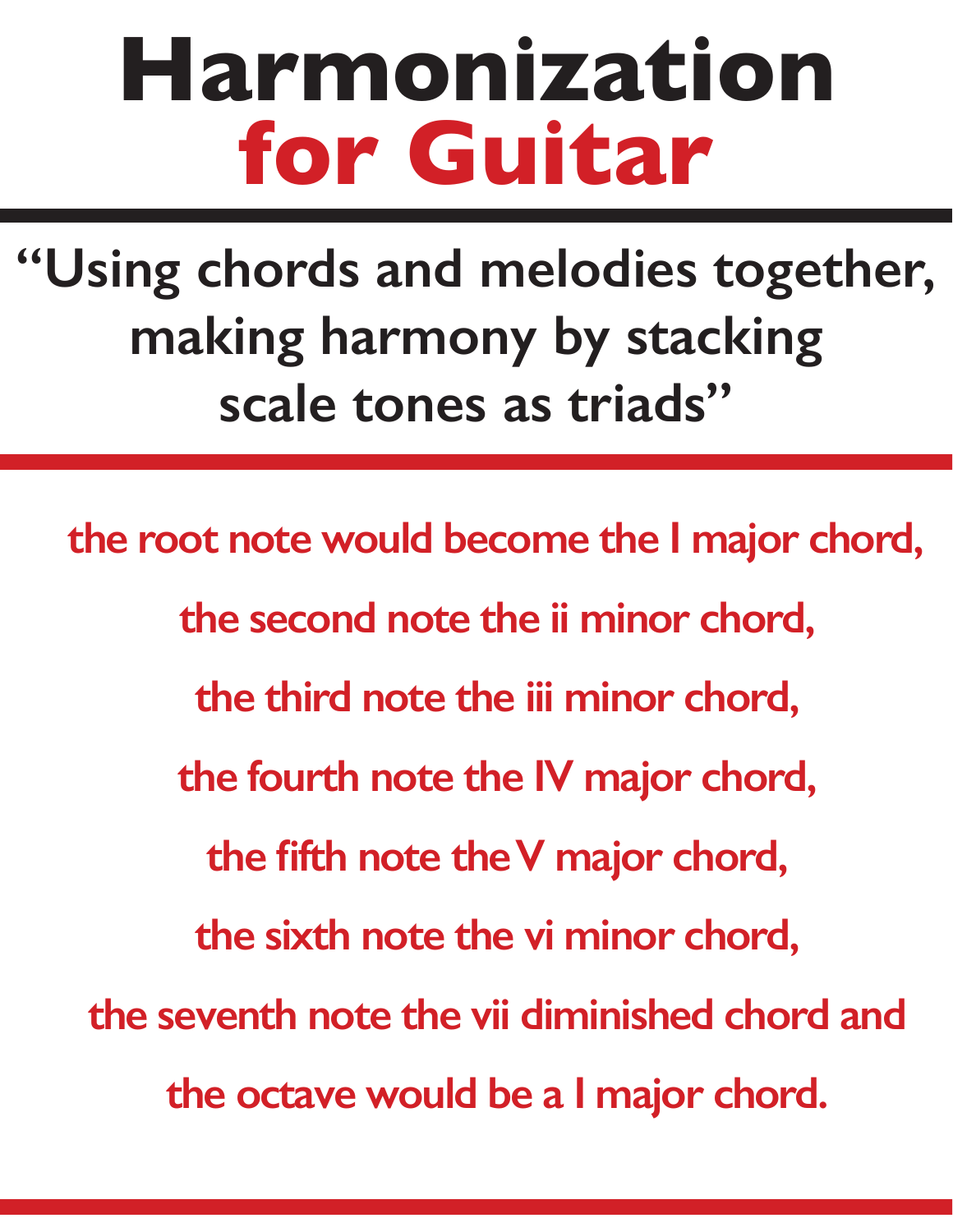

**Just focus on the Key of C (major) (for now...)** 

**The Key of C is the easiest key to learn because it contains no sharps or flats.**

**It starts and ends on C**

## **CDEFGABC**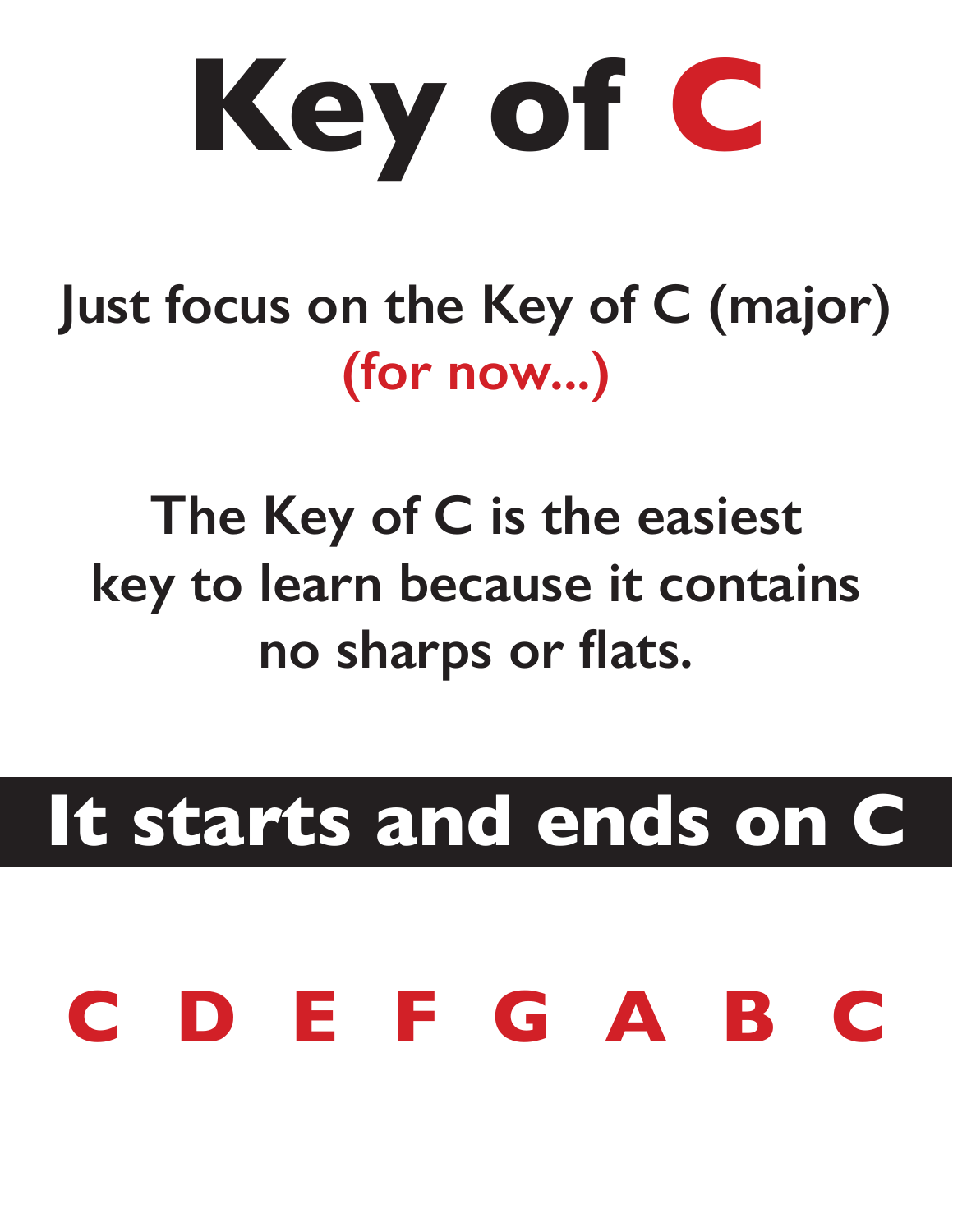## R 2 3 4 5 6 7 R CDEFGA B **ROOT NOTE** Key of C =C  $C$  to  $C =$  OCTAVE **Root Note = I** 2 3 4 5 6 7 8 E F G A B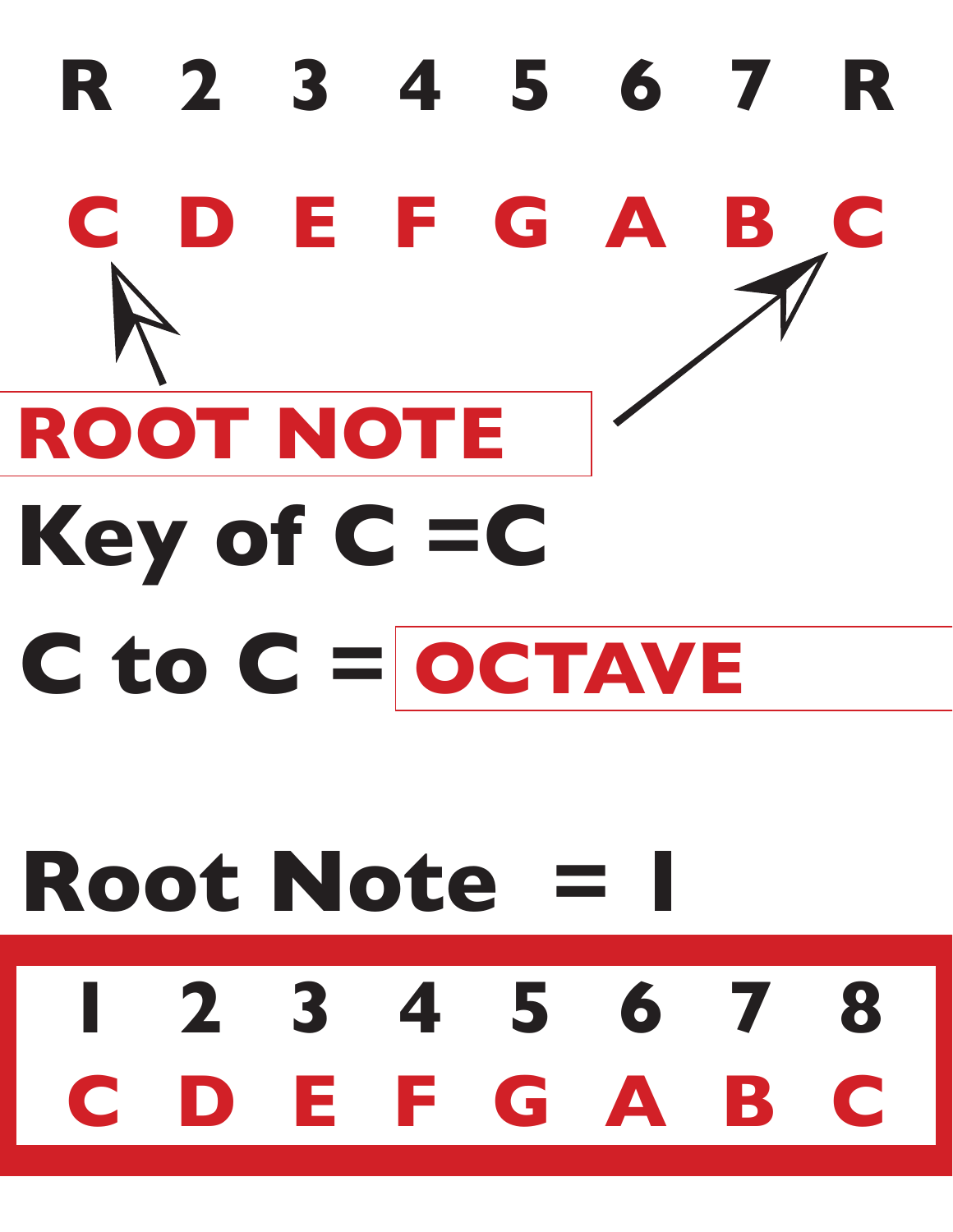# **12345678** EFGAB ii IV V vi vii **CDEFGABC**

 **the root note would become the I major chord, the second note the ii minor chord, the third note the iii minor chord, the fourth note the IV major chord, the fifth note the V major chord, the sixth note the vi minor chord, the seventh note the vii diminished chord and the octave would be a I major chord.**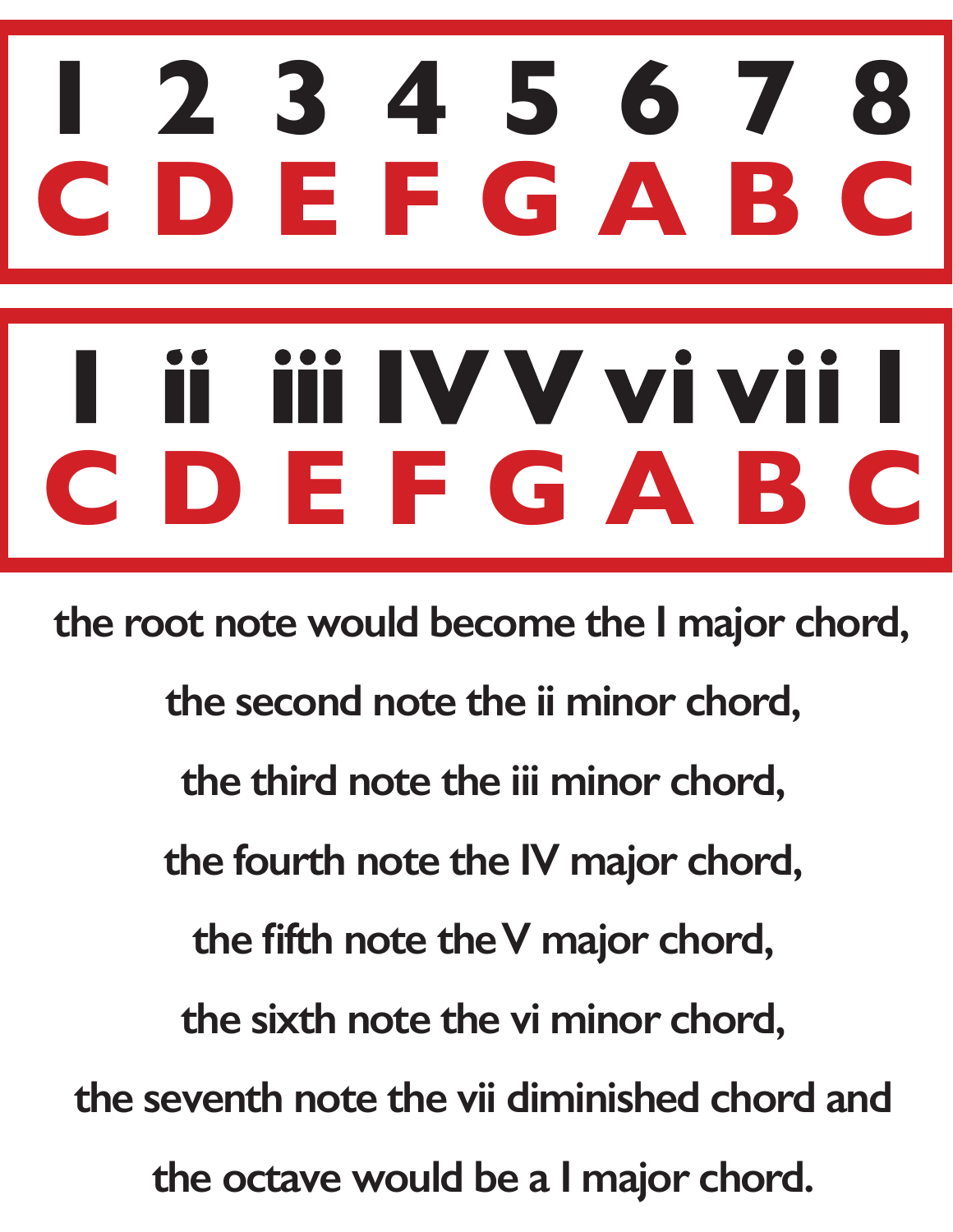## iii IVV vi vii DEFGABC  $\overline{\phantom{a}}$

- C major chord,
- D minor chord,
- E minor chord,
- F major chord,

IV

- G major chord,
- A minor chord,
- **B** diminished chord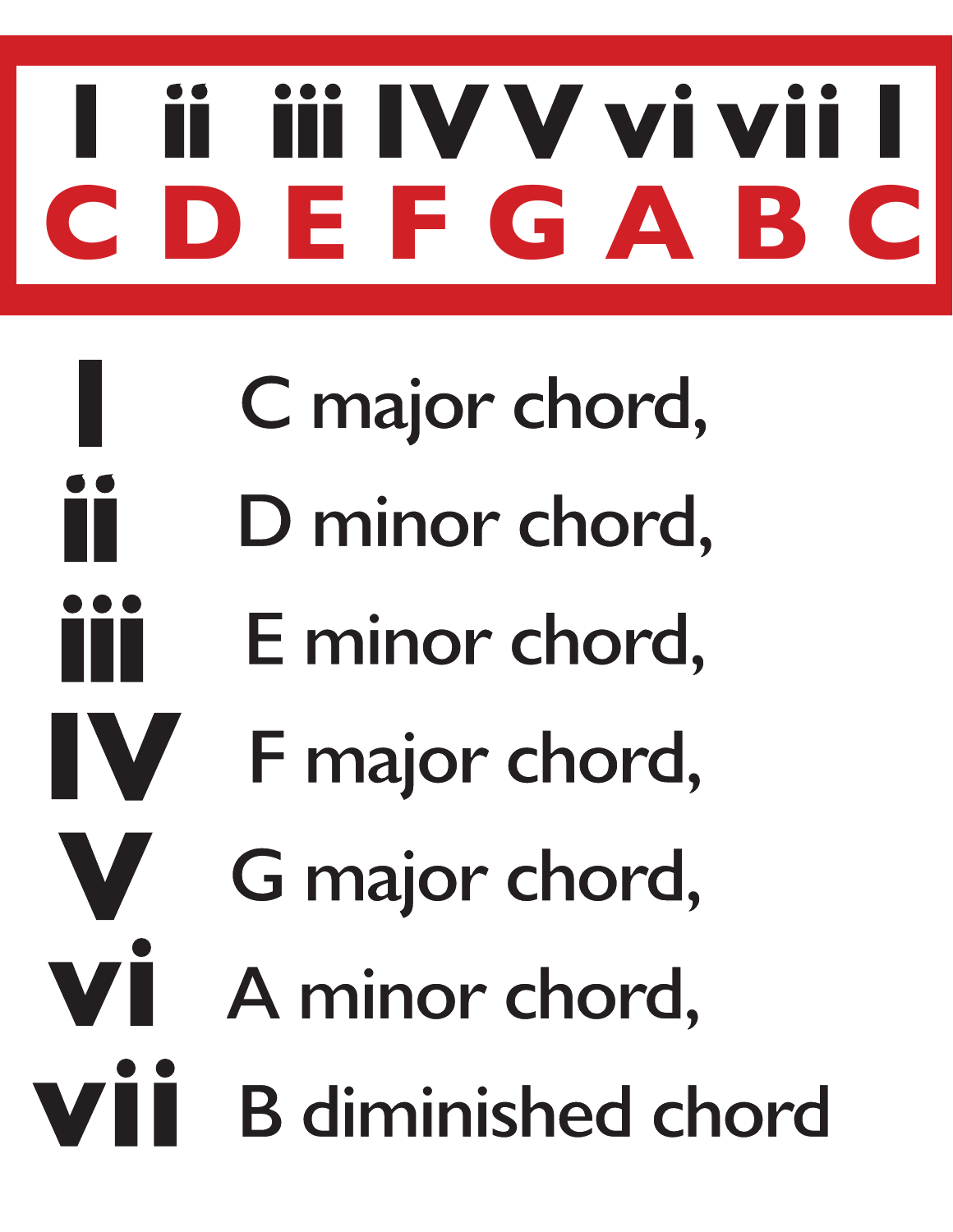

#### (Major) **Tonic**

#### (Minor) **Super Tonic** Tonic Super Tonic<br>The Cord Progression Chord Progression Chord Progression Chord Progression Chord Progression Chord Program Pro

(Major)

Sub Dominant

(Minor)

**Mediant** 

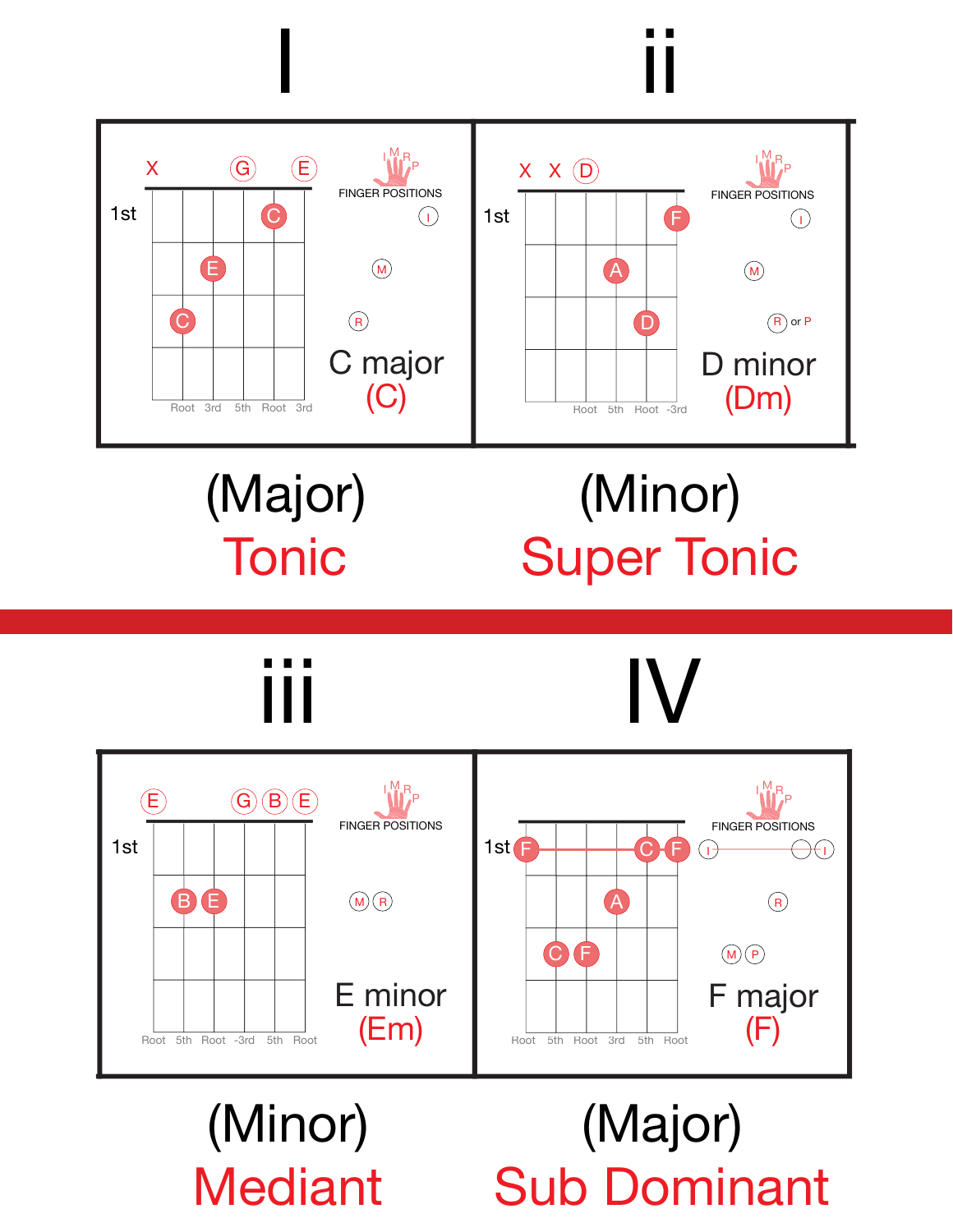

#### (Major) Dominant The Key of Chord Progression<br>The Key of Chord Progression

#### (Minor) Sub Mediant



### (Diminished) Leading Tone